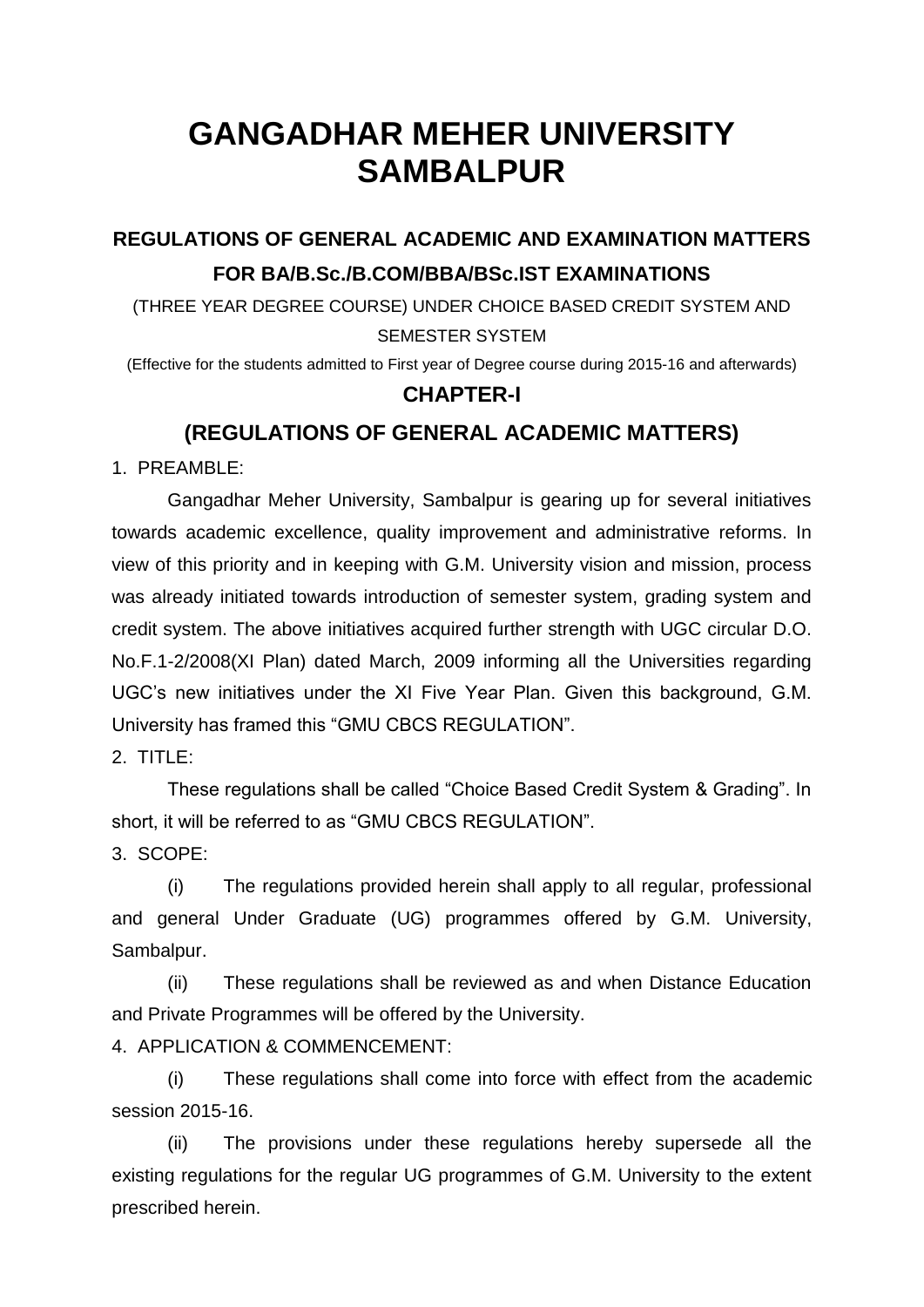#### 5. DEFINITIONS:

1. Choice-Based Credit System (CBCS):

CBCS is a flexible system of learning that permits students to

- 1. Learn at their own pace.
- 2. Choose electives from a wide range of elective courses offered by the University Departments.
- 3. Adopt an inter-disciplinary approach in learning and
- 4. Make best use of the expertise of available faculty.

#### 2. PROGRAM:

"Programme" means a set of the required number of semesters leading to the award of a UG degree of G.M. University.

#### 3. ACADEMIC YEAR & ACADEMIC WEEK:

The "Academic Year" of a course shall ordinarily be functioning from July to June while the "Academic Week" is a unit of six working days during which distribution of work is organized from five to six contact hours of one hour duration on each day.

#### 4. SEMESTER:

Depending upon its duration, each academic year will be divided into two semesters of 6 months duration. Semesters will be known as either odd semester or even semester. The semester from July to December will be Semesters I, III, V and similarly the Semester from January to June will be Semesters II, IV & VI. A semester shall have minimum of 90 instructional days excluding examination days / Sundays / holidays etc.

6. COURSE:

A Course is a set of instructions pertaining to a pre-determined contents (syllabus), delivery mechanism and learning objectives. Every course offered will have three components associated with the teaching-learning process of the course, namely:

- (i) Lecture symbolized as L;
- (ii) Tutorial symbolized as T; and
- (iii) Practical symbolized as P.

In G.M. University, UG programmes have a minimum of 21 courses.

#### 7. CREDIT:

Each course is rated in terms of credits or credit hours. Credit is a kind of weightage given to the contact hours to teach the prescribed syllabus, which is in a modular form. Normally one credit is allocated to 10 contact hours.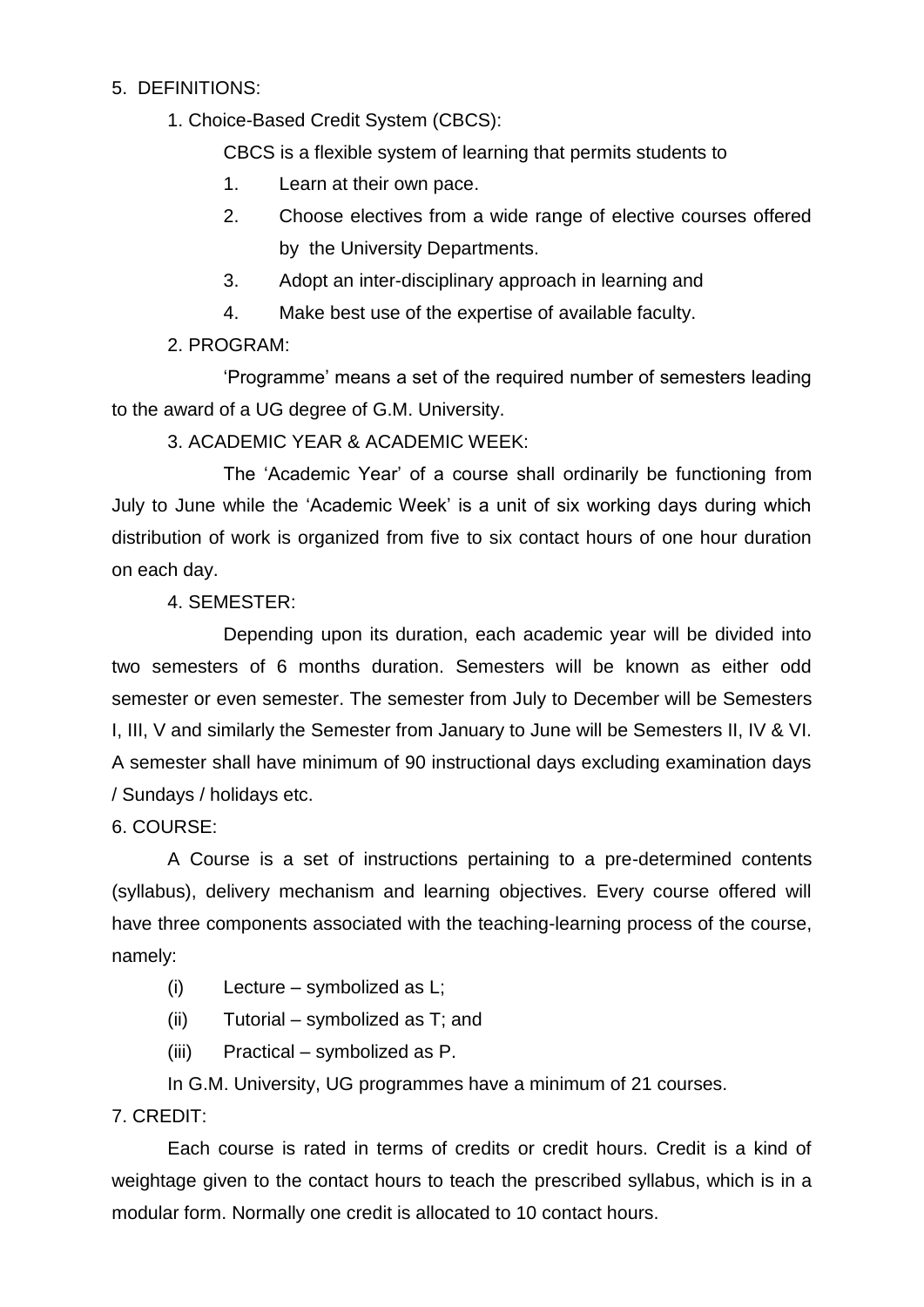- 1. In each of the course, credits will be assigned on the basis of number of lectures / tutorials / laboratory work and other forms of learning required for completing the course contents.
- 2. Mechanics of credit calculation:

As per G.M. University standard, 1 credit = 10 hours of lectures / contact hours. The contact hours will include all the modes of teaching like lectures / tutorials / laboratory work / field work or other forms. In determining the number of hours of instruction required for a course involving laboratory / field work, 2 hours of laboratory / field work is generally considered equivalent to 1 hour of lecture. In these regulations one credit means one hour of teaching works or two hours of practical works per week.

#### 8. GRADE LETTER:

The Grade letter is an index to indicate the performance of a student in a particular course / paper. It is the transformation of actual marks secured by a student in a course / paper. The Grade letters are O, A+, A, B+, B, C, P, F. There is a range of marks for each grade letter.

#### 9. GRADE POINT:

Grade point is an integer indicating the numerical equivalent of the letter grade / the weightage allotted to each grade letter depending on range of marks awarded in a course / paper.

#### 10. CREDIT POINT (P):

Credit point is the value obtained by multiplying in grade point (G) by the credit  $(C)$ :  $P = G \times C$ .

#### 11. SEMESTER GRADE POINT AVERAGE (SGPA):

SGPA is the value obtained by dividing the sum of credit points (P) earned by a student in various courses taken in a semester by the total number of credits earned by the student in that semester. SGPA shall be rounded off to two decimal places.

#### 12. CUMULATIVE GRADE POINT AVERAGE (CGPA):

CGPA is the value obtained by dividing the sum of credit points in all the courses earned by a student for the entire programme, by the total number of credits. CGPA shall be rounded off to two decimal places. CGPA indicates the comprehensive academic performance of a student in a programme.

An overall letter grade (Cumulative Grade) for the entire programme shall be awarded to a student depending on his / her CGPA.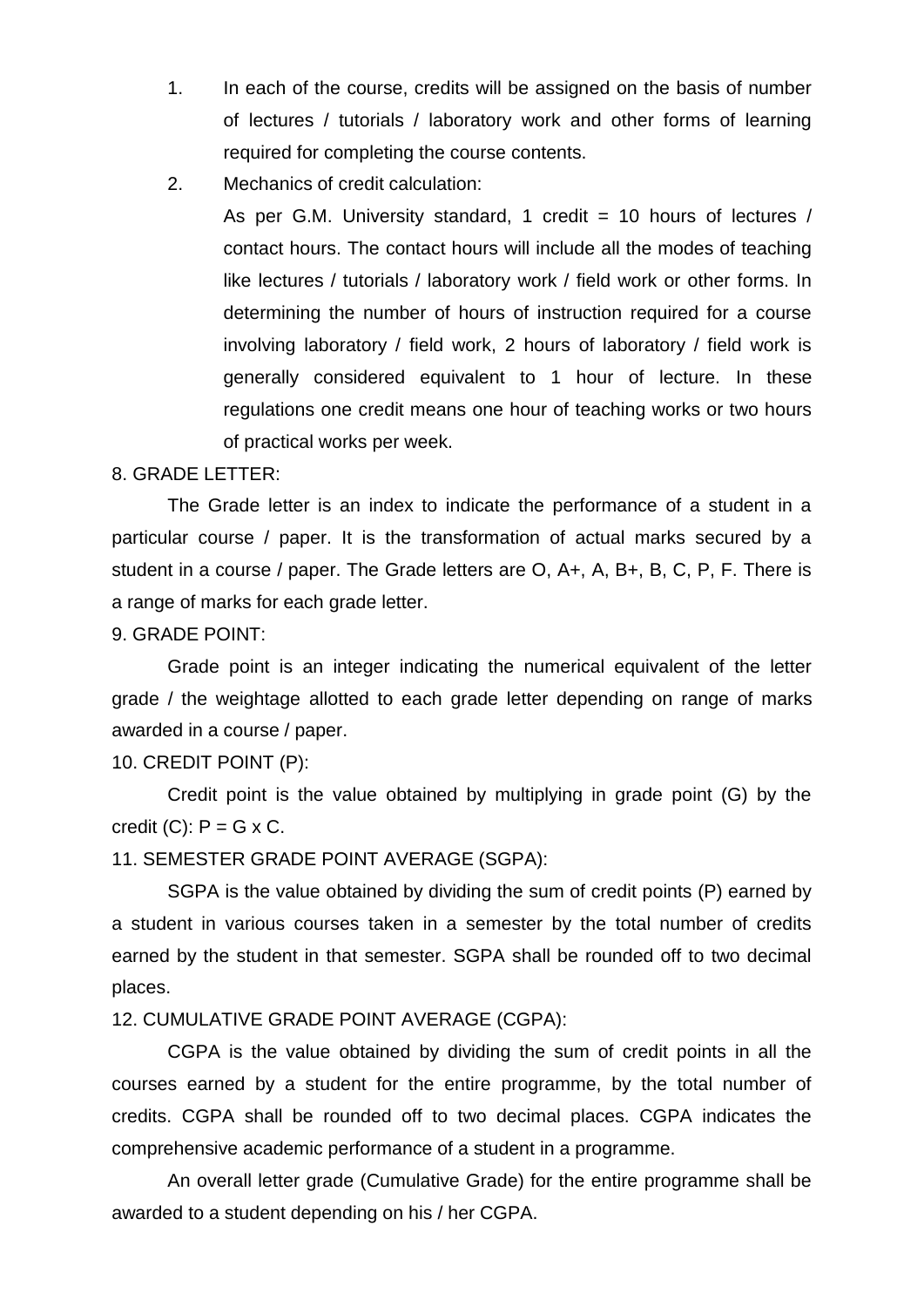#### 13. COURSE STRUCTURE:

- 1. COURSE: A course is a component / a paper of a programme. A course may be designed to involve lectures / tutorials / laboratory work / seminar / project work / practical training / report writing / viva voce etc. or a combination of these, to meet effectively the teaching and learning needs and the credits may be assigned suitably.
- 2. TYPES OF COURSES:
	- (i) Core Courses (14x6=84 credits)

Core courses comprise a set of at least fourteen papers that are identified as compulsory for the students registered for the UG degree in a particular subject. Core courses shall be spread over all the semesters.

- (ii) Ability Enhancement Compulsory Course (04 credits) The Ability Enhancement Course (AE) Courses may be of two kinds: Ability Enhancement Compulsory Courses (AECC) and Skill Enhancement Courses (SEC). "AECC" courses are the courses based upon the content that leads to Knowledge enhancement; i. Environmental Science and ii. English / MIL Communication. These are mandatory for all disciplines.
- (iii) Skill Enhancement Course (04 credits) The Ability Enhancement Course (AE) Courses may be of two kinds: Ability Enhancement Compulsory Courses (AECC) and Skill Enhancement Courses (SEC). SEC courses are valuebased and / or skill-based and are aimed at providing hands-ontraining, competencies, skills, etc. These courses may be chosen from a pool of courses designed to provide value-based and / or skill-based knowledge.
- (iv) Elective Courses 48 credits (24+24) Elective Course: A course that can be chosen from a number of options other than the core and compulsory courses is known as elective course. An elective may be "Generic Elective" focusing on those courses which add generic proficiency to the student. An elective may be "Discipline Centric" or may be chosen from the main discipline / subject of study called Discipline Specific Elective. Such elective may also include project work / dissertation. It is considered as a special course involving the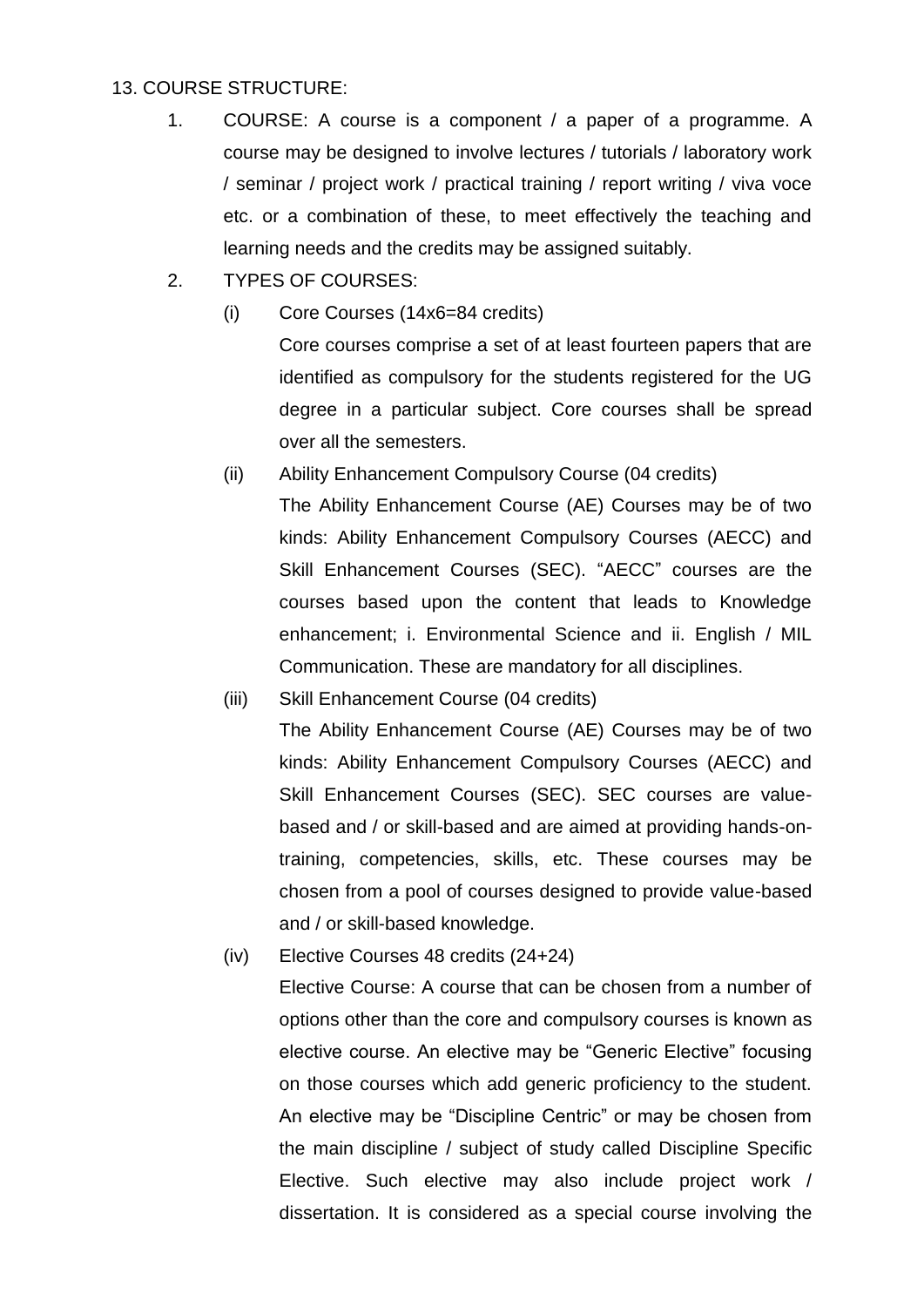application of knowledge in solving / analyzing / exploring a real life situation / difficult problem.

 The Three year Degree course leading to the Bachelors Degree in Arts/Science/Commerce/BBA/BSc.IST shall be spread over a period of six semesters in three academic years with the following course structure.

| Semester                    | Core<br>Course<br>(6 credits<br>per paper) | <b>Ability</b><br>Enhancement<br>Compulsory<br>Course<br>(2 credits per<br>paper) | <b>Skill</b><br>Enhancement<br>Course<br>(2 credits per<br>paper) | <b>Discipline</b><br><b>Specific</b><br>Elective<br>(6 credits<br>per paper) | Generic<br>Elective<br>(6 credits<br>per paper) |
|-----------------------------|--------------------------------------------|-----------------------------------------------------------------------------------|-------------------------------------------------------------------|------------------------------------------------------------------------------|-------------------------------------------------|
| (350 Marks)                 | CC-I<br>CC-II                              | <b>AECC-I</b>                                                                     |                                                                   |                                                                              | GE-I                                            |
| $\mathbf{I}$<br>(350 Marks) | <b>CC-III</b><br><b>CC-IV</b>              | <b>AECC-II</b>                                                                    |                                                                   |                                                                              | <b>GE-II</b>                                    |
| Ш<br>(450 Marks)            | CC-V<br><b>CC-VI</b><br><b>CC-VII</b>      |                                                                                   | <b>SEC-I</b>                                                      |                                                                              | <b>GE-III</b>                                   |
| IV<br>(450 Marks)           | <b>CC-VIII</b><br><b>CC-IX</b><br>CC-X     |                                                                                   | <b>SEC-II</b>                                                     |                                                                              | <b>GE-IV</b>                                    |
| $\vee$<br>(400 Marks)       | <b>CC-XI</b><br><b>CC-XII</b>              |                                                                                   |                                                                   | <b>DSE-I</b><br><b>DSE-II</b>                                                |                                                 |
| VI<br>(400 Marks)           | <b>CC-XIII</b><br><b>CC-XIV</b>            |                                                                                   |                                                                   | <b>DSE-III</b><br>DSE-IV                                                     |                                                 |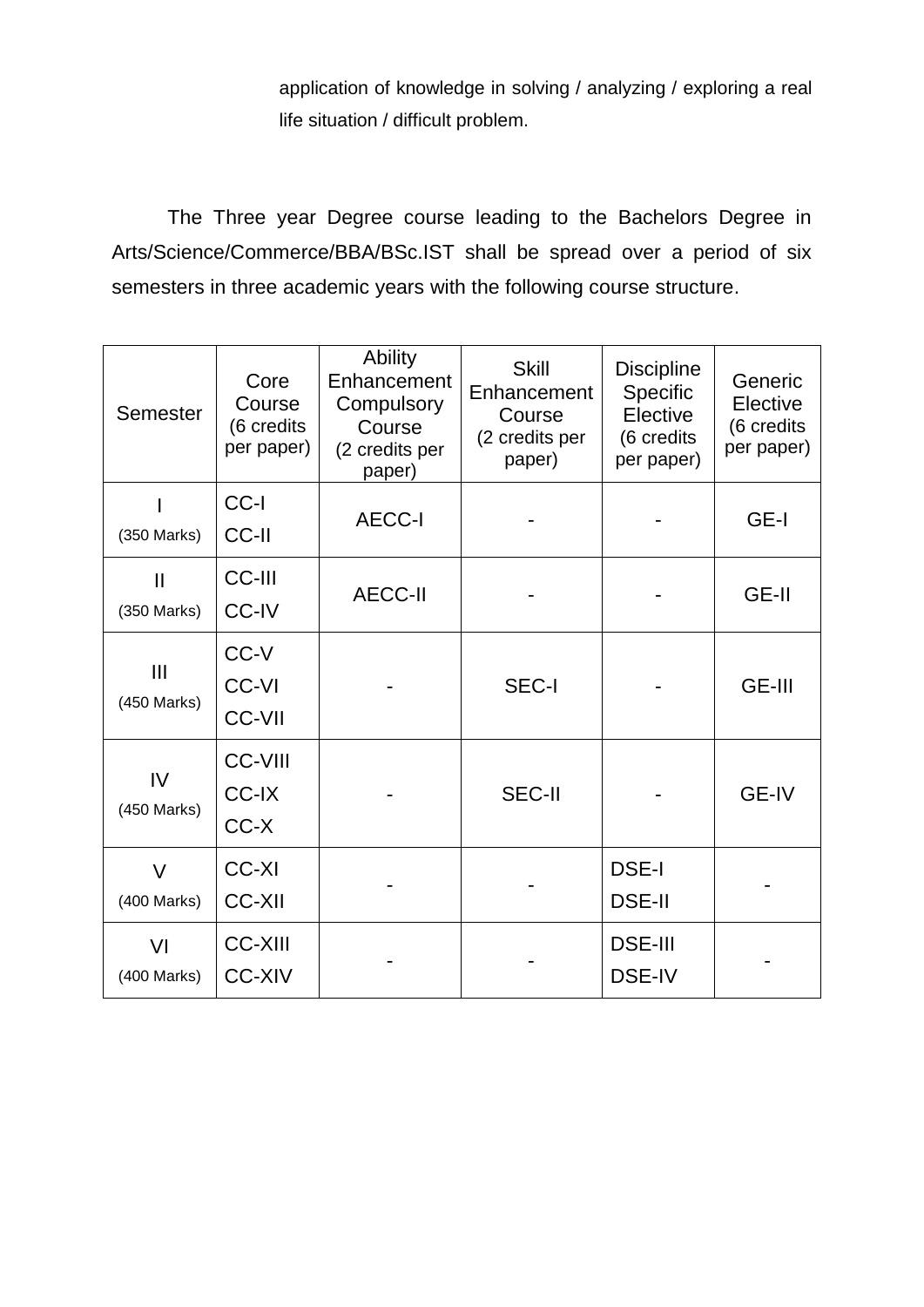# **CHAPTER – II (REGULATION ON EXAMINATION MATTERS)**

#### **1. The Examinations**

- 1.1.(a) A candidate for the Bachelor"s Degree in Arts/Science/Commerce/BBA/BSc.IST shall be required to pass each of the following examinations.
	- (i) Semester-I
	- (ii) Semester-II
	- (iii) Semester-III
	- (iv) Semester-IV
	- (v) Semester-V
	- (vi) Semester-VI

 Each of the semester examination includes one Mid-Term and one End Term examination.

- 1.1.(b) Each student has to register himself / herself within schedule date to be eligible to appear the examination. Unless a student registers himself /herself by filling up examination forms and pays the requisite fees for Semester-I, he/she will not be eligible to sit for semester-II examination. Similarly, he/she will not be eligible to take the subsequent semesters unless he/she registers for the previous semester.
- 1.1.(c) A student has to clear all semester examinations within a maximum period of 05 years.

#### **1.2 Examination Calendar**

 The Controller of Examinations in consultation with General Examination Section and Academic section will prepare the schedule of mid-term and end-term examinations. The broad format of the examination calendar for UG classes shall be as follows:

- (a) Mid term examination of odd semesters … September
- (b) End Term examination of odd semesters … November December
- (c) Mid term examination of even Semesters … February
- 
- -
- (d) End Term examination of even semesters … March April
-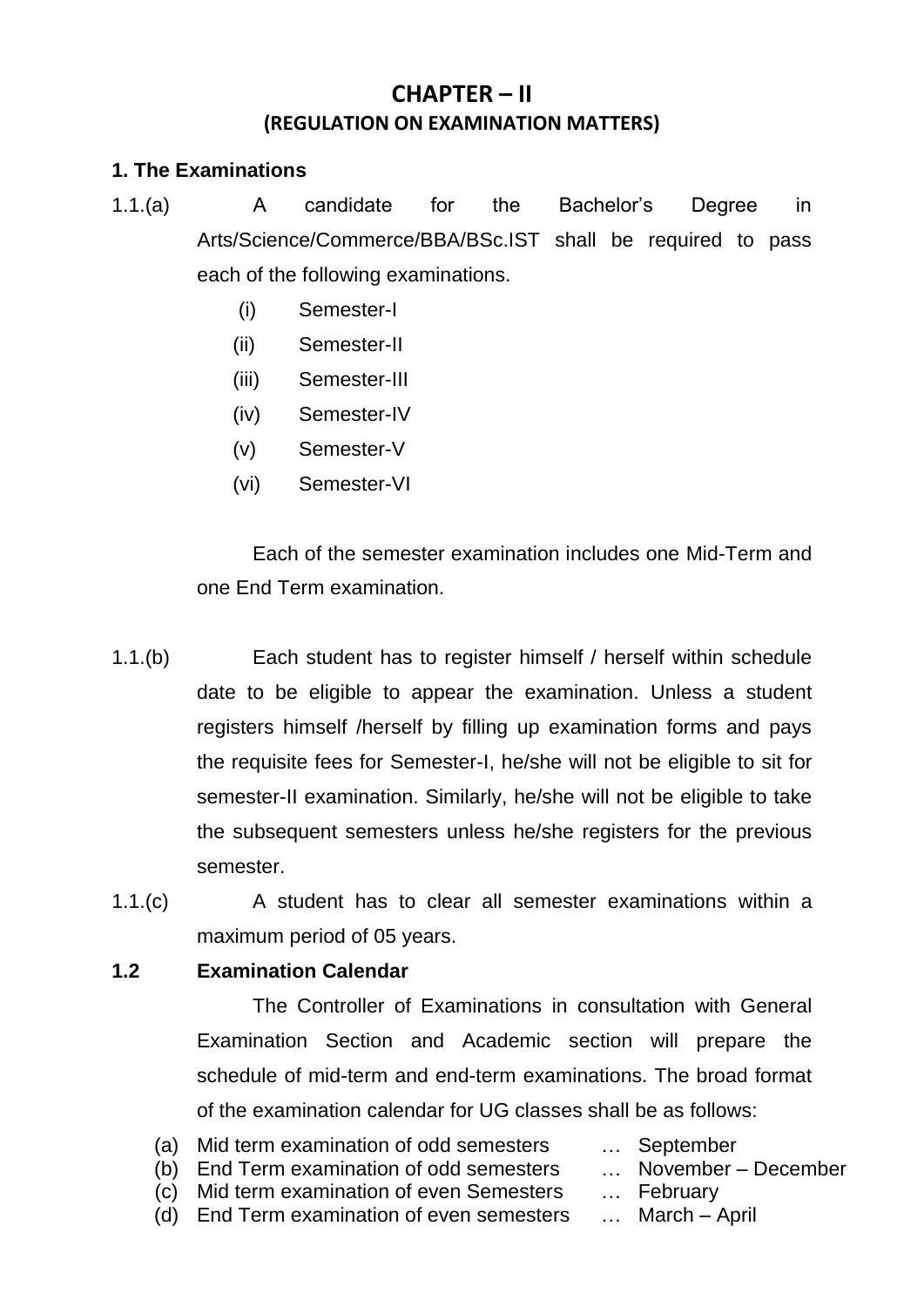The detail programme of end term examination shall be notified one month before the commencement of examinations and the classes shall remain suspended for ten days (including Sundays and holidays) before the date of commencement of end term examination in order to enable the students to prepare.

#### **1.3. Mid Term examination**

 In each semester there shall be one Mid Term examination of one hour / 60 minutes duration irrespective marks in each paper having theory component. Out of the total marks of a paper, 20% of marks are earmarked for midterm examination. The preparation of question papers, conduct of examination and valuation of answer scripts of midterm examination shall be made by the Controller of examination with the help of General Examination section. The answer scripts of midterm examination shall be evaluated internally by the Departmental staff members. In case of shortage of staff in the department, the evaluation can be made by external members.

 The examiners shall submit the marks and valued answer scripts to the Controller of Examinations within 10 days of receipt of answer scripts. The Controller of Examinations shall keep the valued answer scripts up to one year after the announcement of the result of the respective semester examination.

#### **1.4 End Term Examination**

 At the end of each semester, there shall be one examination of each paper called End Term examination. It shall cover 80% of the total marks of a paper. The controller of Examinations shall notify the programme much earlier i.e. before one month of the commencement of examination. A student fulfilling the following conditions is eligible to appear the End Term examination.

**i.** A student shall pay the prescribed examination fees and fill up the prescribed form meant for the examination as per the notification issued by Examination Section (General). No form fill up is allowed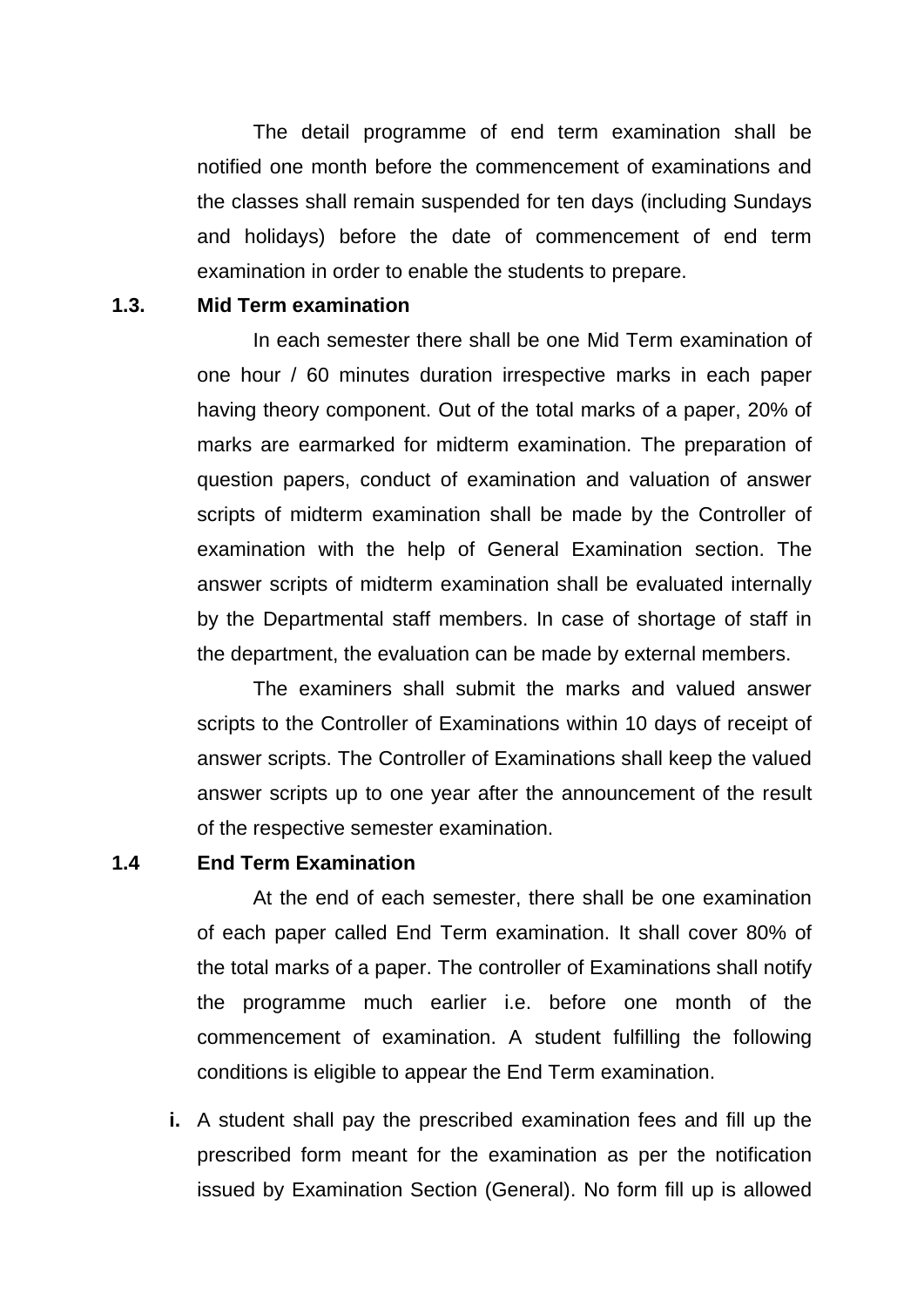before seven days of the commencement of the End-Term examination.

- **ii.** The minimum number of lectures, practicals, seminars, which a student shall be required to attend before being eligible to take any Semester Examination shall not be less than 75% of the total number of lectures, practicals, seminars taken separately during the semester period.
- **iii.** Provided that in exceptional cases the authority may condone the shortage of attendance to the extent of 15%.
- **iv.** Provided further that the authority may condone the shortage of attendance to the extent of 10% over and above 15% in respect of students who represented the college or the state in any National / State Level: Camp, NCC, games or sports during the semester period under reference subject to prior approval and subsequent production of authenticated certificate of participation.

#### **1.5.(a) Mode of Examination**

The duration of examination shall be as follows:

| Examination                              | Total marks  | Duration |  |
|------------------------------------------|--------------|----------|--|
|                                          | 40 Marks     | 2 hours  |  |
| Theory paper                             | 60/80 Marks  | 3 hours  |  |
|                                          | 25 Marks     | 3 hours  |  |
| <b>Practical papers / Project Papers</b> | 50/100 marks | 6 hours  |  |

#### **1.5.(b) Mode of question papers**

- **(i)** All examinations except Viva-voce and Project work shall be conducted by means of written paper (Printed, written / typed in English). The papers in Modern Indian Languages shall be set and answered in the respective languages as mentioned in the syllabus.
- **(ii)** Questions for a paper shall be set covering the total course of that paper either unit wise giving options from each unit unless specified otherwise in the syllabus.

#### **1.5.(c) Preparation of Question papers**

 The questions for the End Term examination shall be set by external paper setters to be subsequently moderated by a Board of moderators recommended by the Board of Studies of the subject. The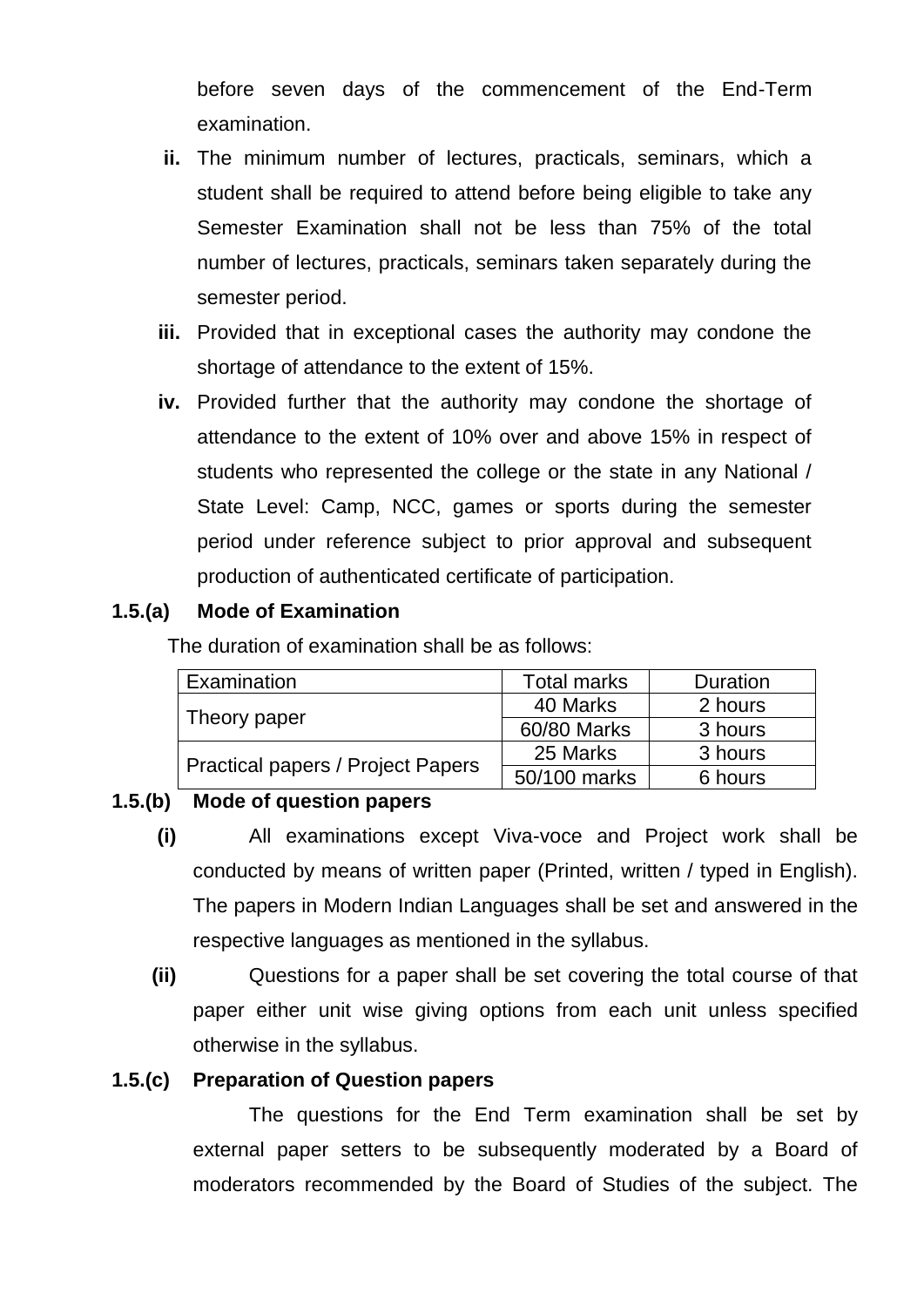Board of Studies of different subjects therefore shall submit the list of question paper setters, moderators and examiners to the Controller of examination before 2 months of the commencement of the End Term examination. If possible, double set of question papers be prepared for each paper of question. The paper setters shall be paid remuneration as per the G.M. University rule.

#### **1.5(d) Moderation of Question papers**

 For each semester, the Board of Studies shall recommend the formation of a moderation Board consisting of three members for moderation question papers. One member shall be from among the departmental faculty members where as the other members shall be from outside G.M. University, Sambalpur. The list of the members shall be forwarded to the Controller of Examinations for approval of the Vice-Chancellor. The University shall pay TA/DA to the members of the Board as admissible for attending the moderation Board meeting. Each member shall get remuneration as per rule. The moderation Board shall see that the questions have been set covering the whole course either unit wise / total course in a particular paper as mentioned in their syllabus. The moderation board can modify the question if it so desires.

#### **1.5(e) Conduct of Examination**

 For smooth conduct of end term examinations, Centre Superintendent and Deputy Centre Superintendents (as per guidelines) shall be appointed by Registrar with the approval of the Vice-Chancellor. The Centre Superintendent shall appoint invigilators as per guidelines of examination. The Centre Superintendent shall also appoint squad members / observers (as per guidelines) for each theory paper examination who shall be present in the examination room at least for one hour and shall give a report on the conduct of examination to Centre Superintendent. The squad members shall get remuneration at par with the invigilators from the examinations fund of the University. The Centre Superintendent shall submit the answer scripts to the Controller of Examinations after each examination on the same day.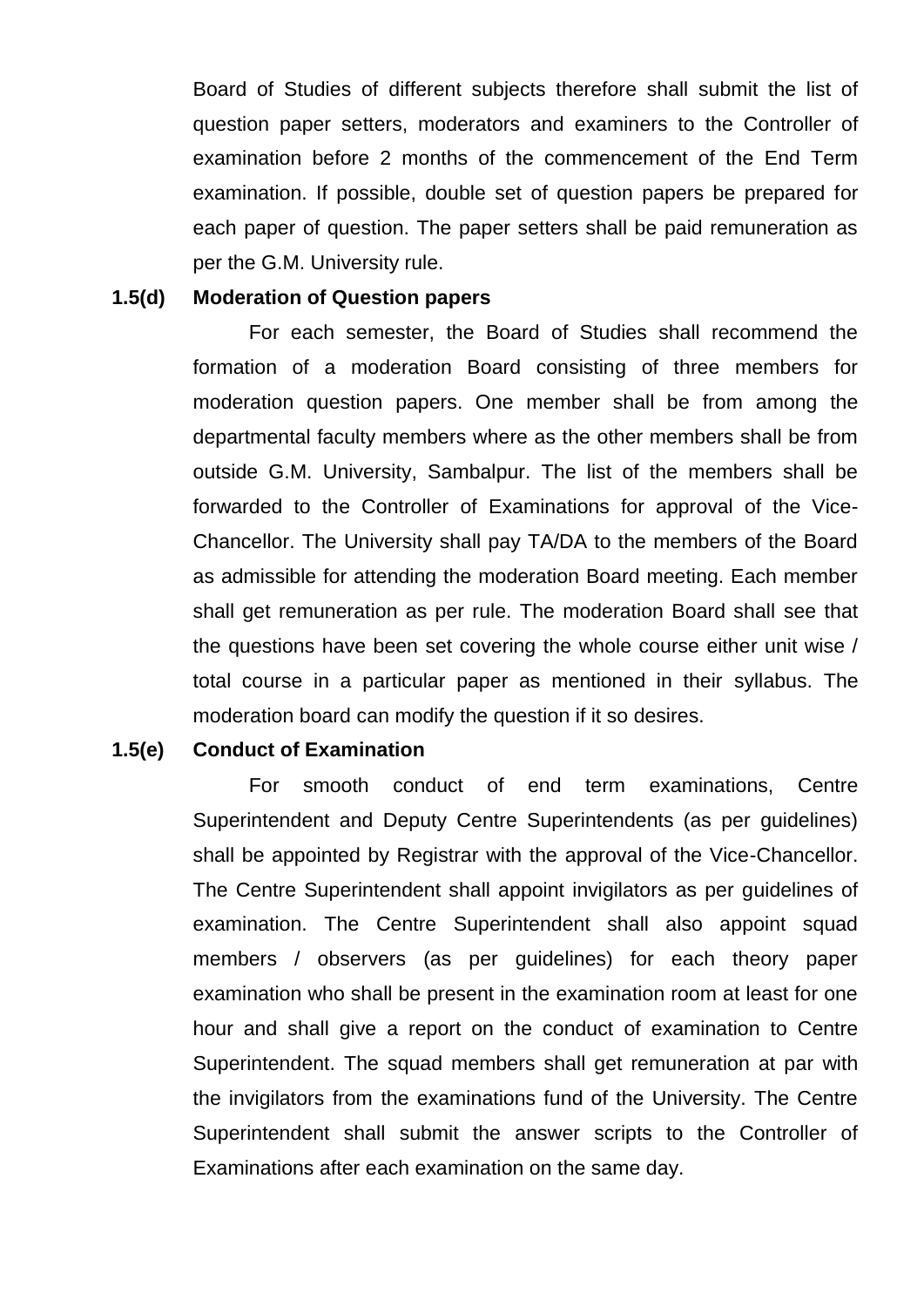#### **1.5 (f) Evaluation of Answer scripts**

 After receiving the answer scripts from the Centre Superintendent, the Controller of Examinations should ensure the coding of answer scripts. The Controller of Examination shall prepare the list of examiners of different subjects from the recommended lists by Board of Studies of different Departments and submit the same before Vice-Chancellor for approval. In case of exigencies, the Controller of Examinations can appoint examiners other than those prescribed by Board of Studies of various subjects for publication of result in time. He shall then send the coded answer scripts to the teacher / examiner concerned of each course for valuation. At least 50% of the total theory examination papers (of all six semesters taken together) shall be evaluated by external examiners and the rest by the course teachers. The examiners shall submit the marks / grade sheets and valued answer script to the Controller of Examination within 10 days of the receipt of answer scripts.

 The practical examination in each course shall be conducted by both external and internal examiners. In case of appointment of more than one internal examiner, the remuneration shall be shared by them proportionately. Project work / Dissertation shall also be evaluated both by the external and internal examiners unless specified otherwise in the syllabus. But the seminars, review of literature, term paper etc. shall be evaluated by internal examiners only and there shall be no remuneration for that purpose.

#### **1.5 (g) Publication of Results of examinations**

 The results of examination of various semesters must be passed by the Board of Conducting Examiners. Hence, the Controller of Examinations shall convene the meeting of the Board of Conducting examiners before passing the result. The Head of the Department and two senior most teachers (one external and one internal) shall be the members of the Board of Conducting Examiners. The examination section shall place the tentative result before the Board of Conducting Examiners for recommendation and passing of the result. The candidates shall have to appear and secure minimum pass grade in all the paper of a semester examination to be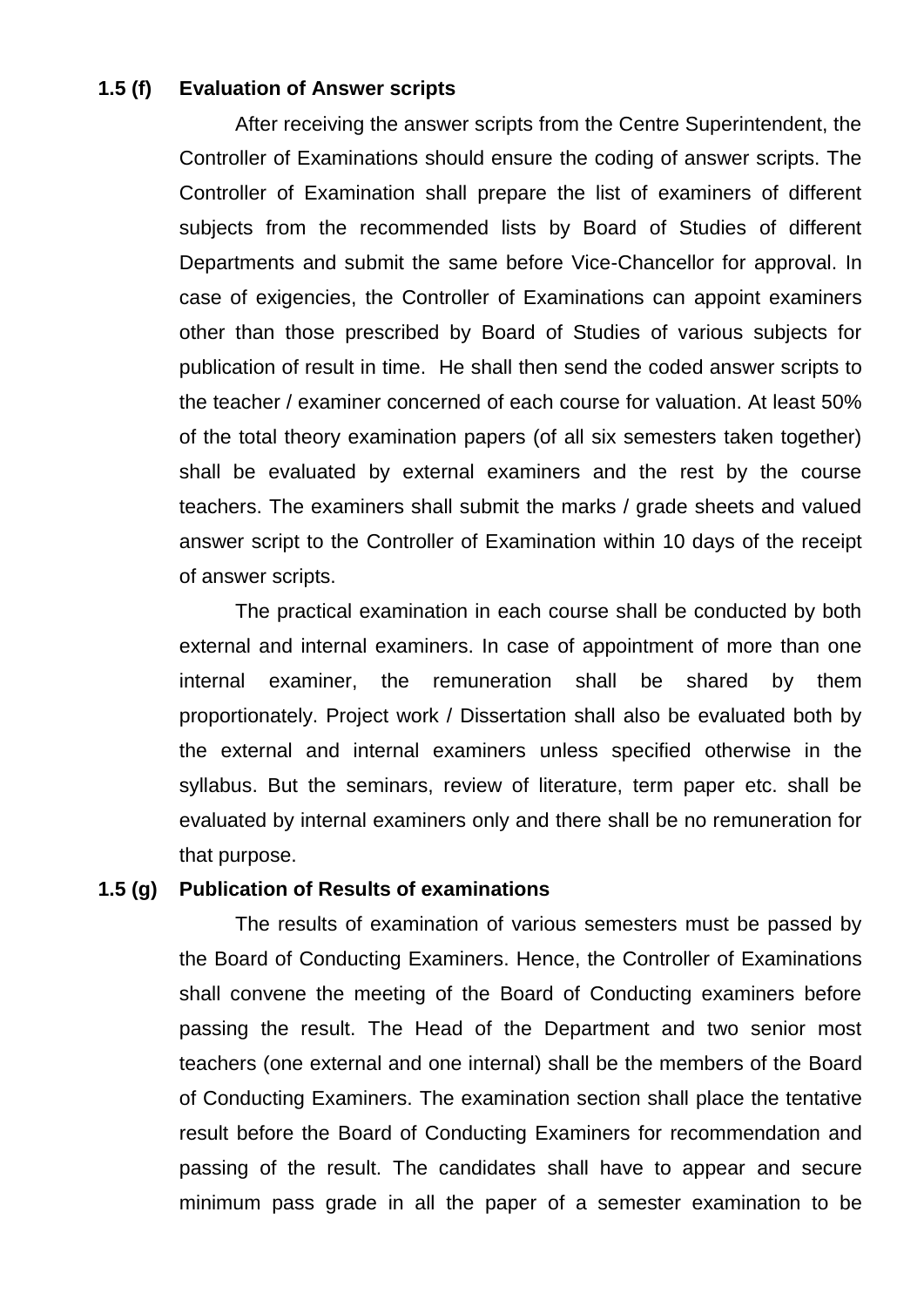declared as pass. The following 10 – point grading system and corresponding letter grades be implemented in awarding grades and CGPA under CBCS system.

#### **1.6 Award of Grade**

The grade awarded to the student in any particular course / paper shall be based on his / her performance in all the tests conducted in a semester for that course / paper. The percentage of marks secured by the students in a particular course / paper shall be converted to a grade and grade point for that course / paper in the manner specified in the following table after conversion in to 100 marks.

| % of Marks     | Grade         | <b>Grade Letter</b> | <b>Grade Point</b> |
|----------------|---------------|---------------------|--------------------|
| $>$ = 90 – 100 | Outstanding   | ∩                   | 10.0               |
| $> 80 - 80$    | Excellent     | $A+$                | 9.0                |
| $> 70 - 80$    | Very good     | A                   | 8.0                |
| $> 60 - 70$    | Good          | B+                  | 7.0                |
| $> 50 - 60$    | Above average | B                   | 6.0                |
| $> 40 - 50$    | Average       | C                   | 5.0                |
| $> 30 - 40$    | Pass          | P                   | 4.0                |
| < 30           | Fail          | F                   | 0.0                |
|                | Absent        | S                   | 0.0                |
|                | Malpractice   | М                   | 0.0                |

**N.B.:** Grade "P" (30% of marks) shall be the pass grade for Theory and Grade "C" (40% of marks) shall be the pass grade for Practical / Project work / Dissertation.

### **1.7 Result**

**1.7(a)** In order to pass a course / paper, a candidate has to secure a minimum of Grade Point 4.0 in that course / paper with Grade "P" (30% of marks) in Theory and Grade "C" (40% of marks) in Practical / Project work / Dissertation failing which the candidate will be marked "F" in that course / paper with the Grade Point of 0.0 (below 30 marks) irrespective of the marks secured in that course / paper.

A candidate obtaining Grade "F" shall be considered as fail and will be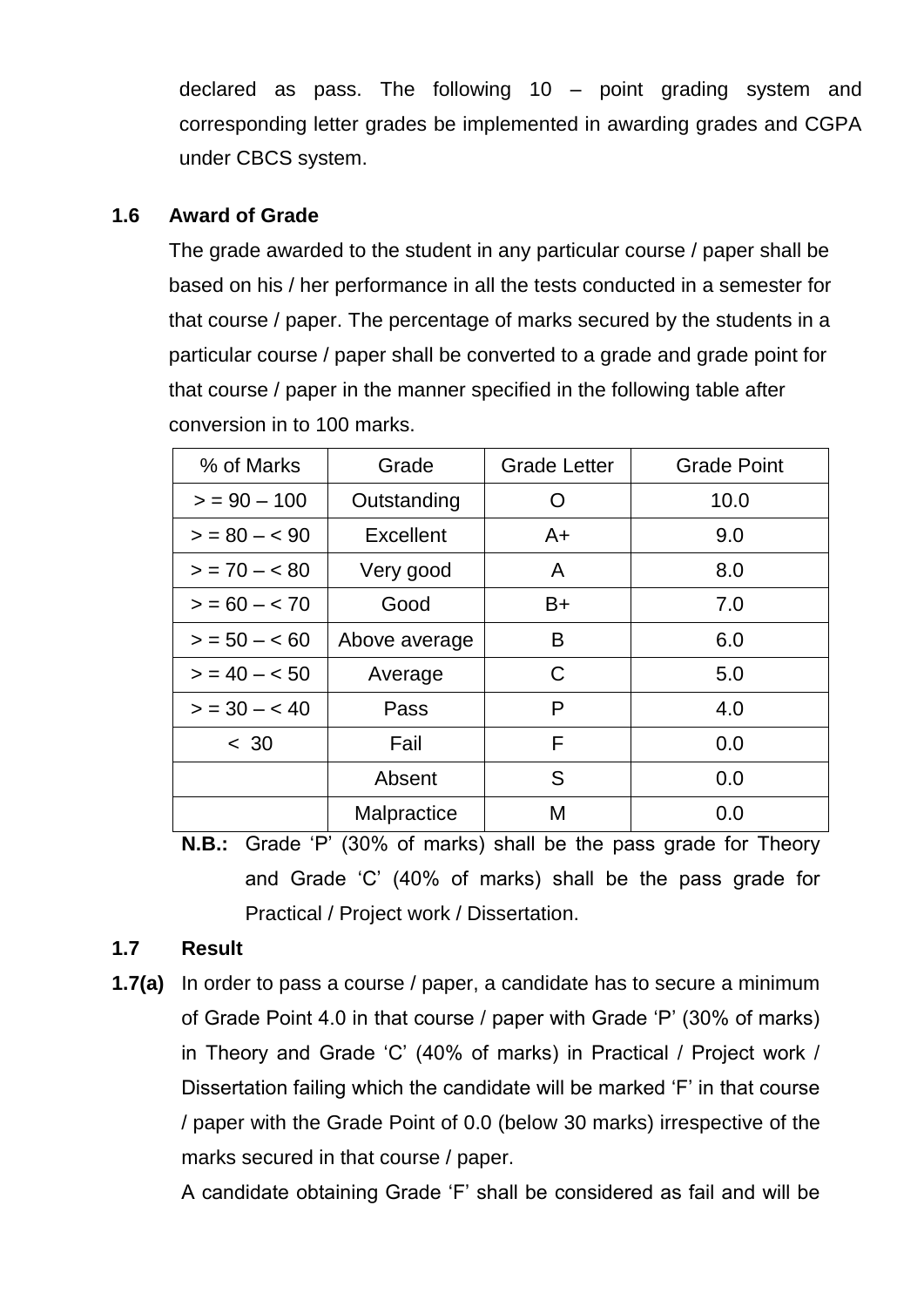required to reappear the course(s) / paper(s) as back paper. The back paper examination shall be held with the normal end semester examination and the students with backlogs shall clear their backlog course(s) / paper(s) along with regular students of lower semesters in the subsequent year within a period of 05 years from the date of admission and with the current syllabus after two consecutive chances.

- **1.7(b)** In order to clear a semester examination, a candidate is required to pass each credit course / paper of that semester and must secure a minimum Semester Grade Point Average (SGPA) of 4.0. The semester result shall be indicated as detail below:-
	- **A.** P (Passed or Cleared) indicating that:
		- The candidate has cleared every registered course / paper of odd/even semester of the academic year with a minimum Grade Point (GP) of 4.0 in each paper / component of a paper.

He / She has secured SGPA / CGPA of 4.0 or more.

**B.** NC (Not Cleared) indicating that:

The candidate is eligible for promotion with backlogs to next higher semester if he / she has registered for all the subjects of any semester.

**C.** "X" (Not eligible for promotion) indicating that:

The candidate is not eligible for promotion to next higher level, when as he / she has not registered / filled up the form for the different subjects of a semester.

#### **Computation of SGPA and CGPA**

 The UGC recommends the following procedure to compute the Semester Grade Point Average (SGPA) and Cumulative Grade Point Average (CGPA)

**i.** The SGPA is the ratio of sum of the product of the number of credits with the grade points scored by a student in all the courses taken by a student and the sum of the number of credits of all the courses undergone by a student, i.e.

SGPA (Si) =  $\sum (C_i X G_i)/\sum C_i$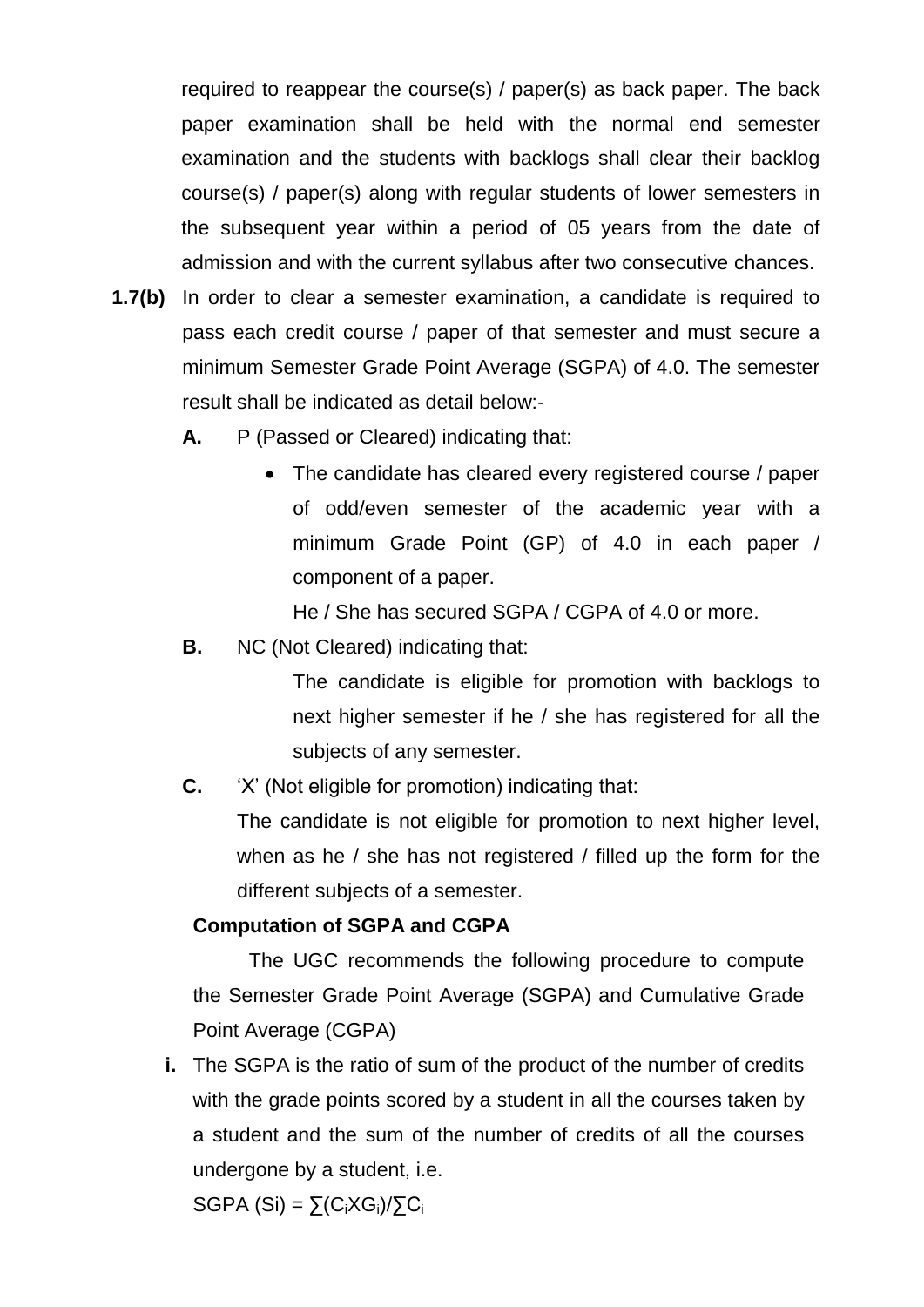Where  $C_i$  is the number of credits of i th course and  $G_i$  is the grade point scored by the student in the i th course.

**ii.** The CGPA is also calculated in the same manner taking into account all the courses undergone by a student over all the semesters of a programme, i.e.

 $CGPA = \sum (C_i \times S_i)/\sum C_i$ 

Where  $S_i$  is the SGPA of the Ist. semester and  $C_i$  the total number of credits in that semester.

**iii.** The SGPA and CGPA shall be rounded off to 2 decimal points and reported in the transcripts.

**Illustration of Computation of SGPA and CGPA and Format for Transcripts i.** Computation of SGPA and CGPA

 $\text{Course}$  Credit Grade letter Grade Credit point Course  $1 \mid 3 \mid A \mid 8 \mid 3X8=24$ Course  $2$  4  $\neq$  B+ 7  $\neq$  4X7=28 Course  $3 \mid 3 \mid B \mid 6 \mid 3 \times 6 = 18$ Course  $4 \mid 3 \mid 0 \mid 10 \mid 3X10=30$ Course  $5 \mid 3 \mid C \mid 5 \mid 3X5=15$  $Course 6 | 4 | B | 6 | 4X6 = 24$ 20 | 139

# **Illustration for SGPA**

Thus, SGPA = 139/20=6.95

#### **Illustration for CGPA**

| Semester-I | Semester-II | Semester- | Semester-  | Semester-V | Semester- |
|------------|-------------|-----------|------------|------------|-----------|
| Credit-20  | Credit-22   | Credit-25 | Credit-26  | Credit-26  | Credit-25 |
| l SGPA:6.9 | SGPA: 7.8   | SGPA:5.6  | l SGPA:6.0 | SGPA:6.3   | SGPA:8.0  |

Thus, CGPA= $\frac{20 \times 6.9 + 22 \times 7.8 + 25 \times 5.6 + 26 \times 6.0 + 26 \times 6.3 + 25 \times 8.0}{144}$ = 6.73

**1.7(c)** In order to pass a programme, a candidate must secure a minimum CGPA of 4.5. A candidate securing CGPA of less than 4.5 shall be declared as fail. The conversion of CGPA to percentage of marks =  $(CGPA - 0.5) \times 10$ . The conversion of CGPA into Grade Letter shall be made on the basis of percentage of marks in the manner specified in the following table.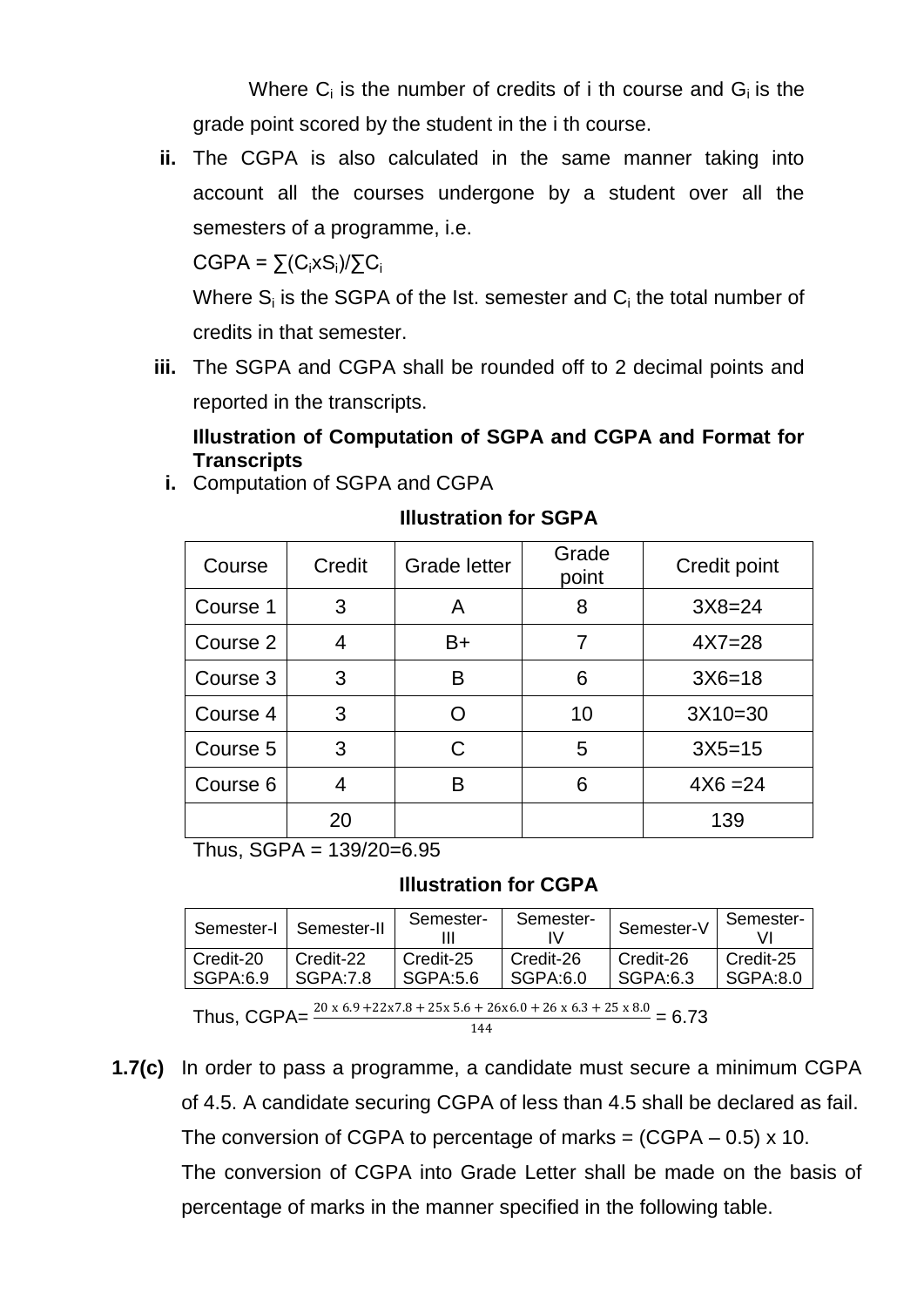| CGPA / OGPA       | Grade<br>Letter | Grade         | % of Marks<br>after<br>conversion | Classification<br>of Honours   |  |
|-------------------|-----------------|---------------|-----------------------------------|--------------------------------|--|
| > 9.5             | ∩               | Outstanding   | > 90                              |                                |  |
| $>$ = 8.5 - < 9.5 | $A+$            | Excellent     | $>$ = 80 - < 90                   | <b>First Class</b>             |  |
| $>$ = 7.5 - < 8.5 | A               | Very good     | $> 70 - 80$                       | <b>Honours</b>                 |  |
| $> 6.5 - 7.5$     | $B+$            | Good          | $> 60 - 70$                       |                                |  |
| $>$ = 5.5 - < 6.5 | B               | Above average | $> 50 - 60$                       | <b>Second Class</b>            |  |
| $>$ = 5.0 - < 5.5 | $\mathcal{C}$   | Average       | $> 45 - 50$                       | <b>Honours</b>                 |  |
| $> = 4.5 - 5.0$   | P               | Pass          | $> 40 - 45$                       | Pass without<br><b>Honours</b> |  |
| Below 4.5         | F               | Fail          | < 40                              | Fail                           |  |

 After the passing of the result by the different Boards of Conducting Examiners, the Controller of Examinations shall submit two copies of the list of successful candidates along with their grades for approval of the Vice-Chancellor in each semester. The result of the final semester examination of a student shall not be published unless he/she has passed in the previous semester examinations. The results shall be declared ordinarily within 45 days after the completion of End-Term examination. However the result of final semester examination shall be published after the approval of the Syndicate. The list of successful candidates shall be arranged in order of merit on the basis of CGPA. In case equality of the CGPA, the SGPA of last semester shall be considered. The candidates appeared for back paper or improvement will not be eligible for the merit list. Every successful candidate at the final examination of the degree course shall receive a diploma or degree certificate in the prescribed format signed by Vice-Chancellor.

#### **1.8 Promotion to the next semester**

 A student shall be promoted to the next higher semester when he/she has appeared and passed in all the courses of the previous semester examinations. However, a student failing to appear / pass semester examination in few or all papers due to some reasons may be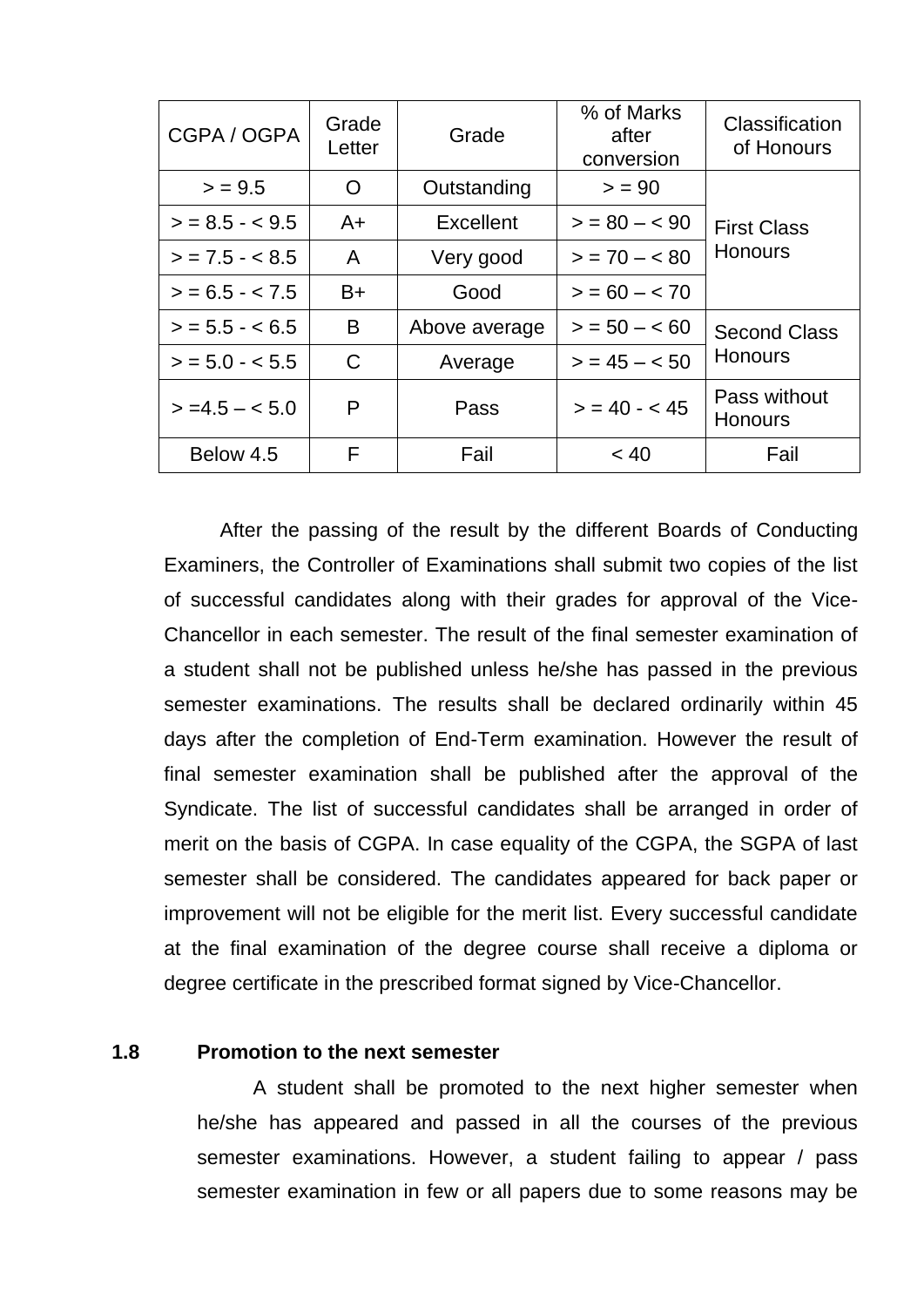admitted to the next semester, provided that such a student shall produce sufficient proof in favour of his/her reason for not being able to appear / pass in some or all papers of the semester examination and has taken readmission in the year. Such students shall be considered as absent / failed candidate and will required to appear the repeat / back paper examination in the next year.

#### **1.9 Repeat / Back Paper Examination**

 A student who remains absent or failed to secure 30% of marks / SGPA of 4.0 in aggregate has to take the repeat examination. He/she shall repeat all the theory and practical papers of that semester within a period of 5 years from the date of first registration. However, a student who secures more than 30% of marks / SGPA of 4.0 in aggregate but failed in one / some papers, he/she has to take the Back paper examination in the failed papers only. If the student is unable to clear the back papers in the next two consecutive chances, he/she has to appear the repeat examination of all papers in the third and subsequent chances as per the current syllabus and the marks secured in the previous examinations shall stand cancelled.

 During back paper examinations, the higher marks of the papers shall be retained at the time of computation of result. The student passing in all papers in terms of grade point but failing in grade point average, then he / she has to appear the back paper examinations in those papers in which he / she has secured less than the required average grade point to pass. Such students shall have to apply to the Head of the Department in plain paper before one week of the form fill up and also filling the form in due date of the ensuing semester examination by depositing the fees as prescribed by the university. The repeat / back paper examination shall be held with the normal end semester examination.

 A student appearing in repeat / back paper examination shall not be awarded distinction even if he/she subsequently fulfils the conditions of distinction and will not be included in the merit list. The final result of the candidate will be determined after taking all the subject wise marks and hard case rule into consideration. Candidates taking repeat / improvement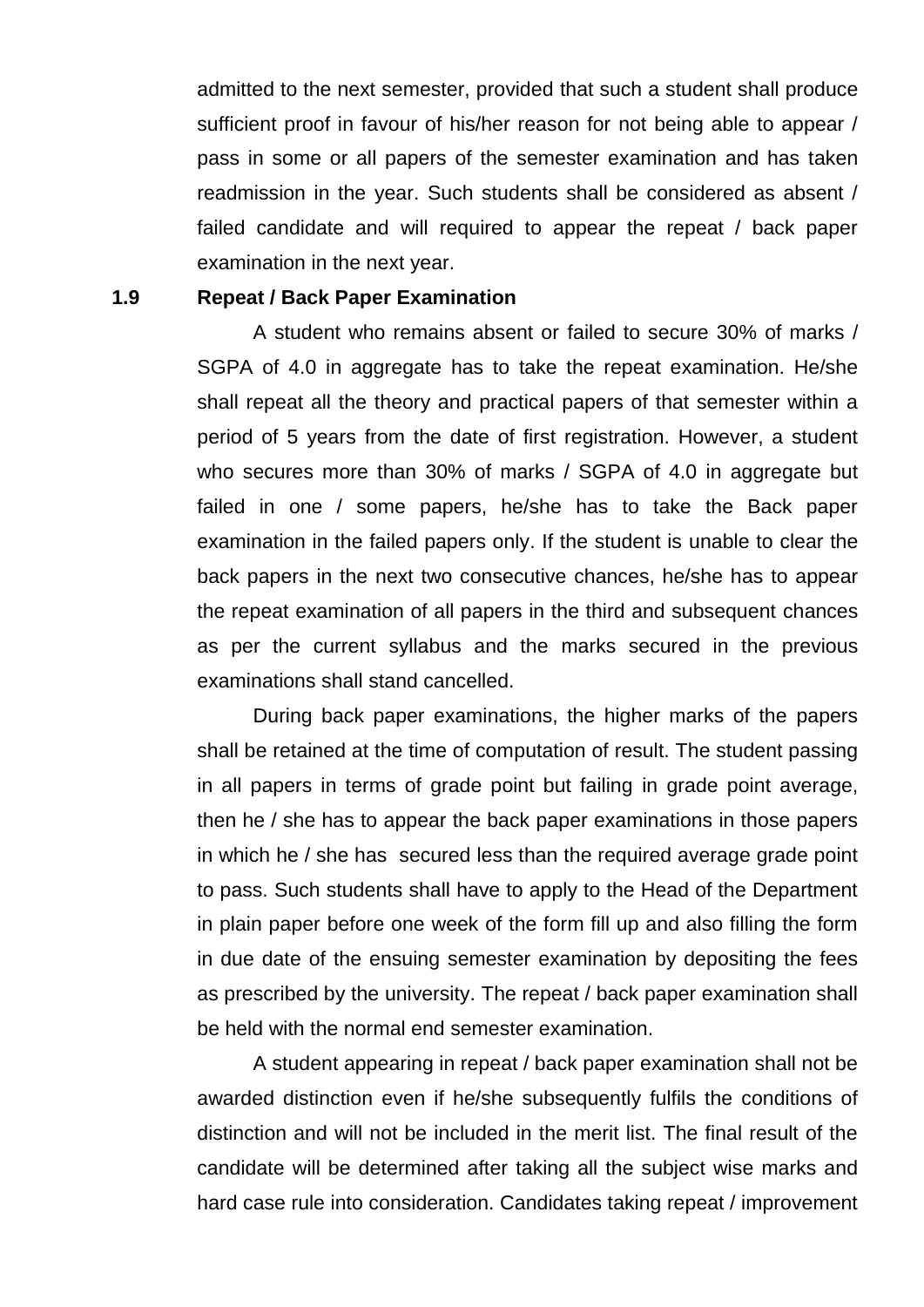examinations shall not be considered for the merit list and it shall be reflected in the provisional certificate- cum mark sheet but not in the final Degree certificate.

#### **1.10 Improvement Examination**

After the publication of final result the student getting  $2<sup>nd</sup>$  Class (Honours) or Pass without Honours may be allowed to improve his/her performance in the next two year immediately from the year of publication of result. He/she shall be allowed to improve in Honours paper only. However he / she has to fill up the form of all the Honours papers of odd semester (I/III/V) and even semester (II/IV/VI). In such case, the highest mark secured in each paper shall be considered for computation of the mark.

#### **1.11 Discipline in the examination**

- **1.11(a)** The students are allowed to enter the examination hall half an hour before the commencement of examination. A student arriving in the examination hall / room fifteen minutes after the commencement of the examination shall not be ordinarily allowed to sit for the examination. No examinee shall be allowed to go out of the examination hall within one hour of the commencement of examination.
- **1.11(b)** The students are allowed to enter the examination hall only with a valid admit card and Identity card. Mobile phones and any other electronic gadgets are strictly prohibited in the examination hall. The possession of such things in the examination hall shall be treated as malpractice.
- **1.11(c)** The possession of unauthorized materials and using it / copying from the scripts of other students / from any other source, sharing his/her answer scripts with other, creating disturbance or acting in a manner, so as to create inconvenience for the other students / invigilators inside the examination hall shall be treated as adoption of unfair means or malpractice.

 In case of adoption of unfair means by an examinee in the examination hall / outside, the invigilator shall immediately report to the Centre Superintendent in writing along with the incriminating material recovered from the examinee signed by both the examinee and invigilator. The Centre Superintendent shall refer the matter to the